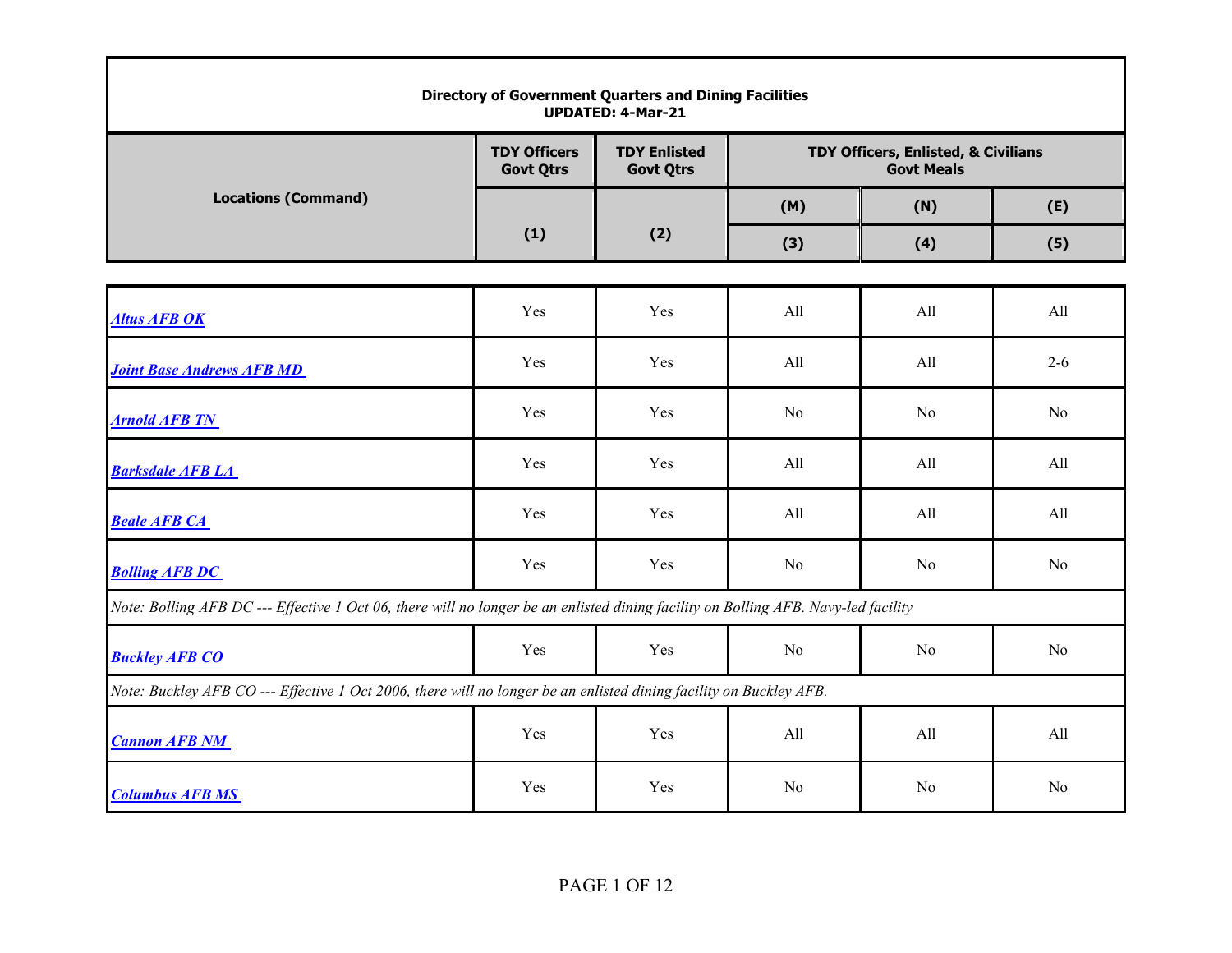|                                                                                                                                                                                             | <b>TDY Officers</b><br><b>Govt Qtrs</b> | <b>TDY Enlisted</b><br><b>Govt Qtrs</b> |                | TDY Officers, Enlisted, & Civilians<br><b>Govt Meals</b> |                |
|---------------------------------------------------------------------------------------------------------------------------------------------------------------------------------------------|-----------------------------------------|-----------------------------------------|----------------|----------------------------------------------------------|----------------|
| <b>Locations (Command)</b>                                                                                                                                                                  |                                         |                                         | (M)            | (N)                                                      | (E)            |
|                                                                                                                                                                                             | (1)                                     | (2)                                     | (3)            | (4)                                                      | (5)            |
|                                                                                                                                                                                             |                                         |                                         |                |                                                          |                |
| <b>Creech AFB NV</b>                                                                                                                                                                        | $No*$                                   | $No*$                                   | All            | All                                                      | All            |
| Note: *Effective 20 Jun 05, Indian Springs AAF was renamed Creech AFB. Effective 1 Oct 06, Creech AFB in Indian Springs NV is no longer an Air Force<br>Lodging Installation.               |                                         |                                         |                |                                                          |                |
| <b>Davis-Monthan AFB AZ</b>                                                                                                                                                                 | Yes                                     | Yes                                     | N <sub>0</sub> | No                                                       | N <sub>o</sub> |
| Note: DFAC is closed to renovations effective 26 Aug 2019. Projected opening is 15 Nov 2020.                                                                                                |                                         |                                         |                |                                                          |                |
| <b>Dobbins ARB GA</b>                                                                                                                                                                       | Yes                                     | Yes                                     | N <sub>o</sub> | No                                                       | No             |
| Note: Dobbins ARB GA --- *Effective 30 Aug 2002, no government meals available until further notice.                                                                                        |                                         |                                         |                |                                                          |                |
| <b>Dover AFB DE</b>                                                                                                                                                                         | Yes                                     | Yes                                     | All            | All                                                      | All            |
| <b>Duke Field FL</b>                                                                                                                                                                        | Yes                                     | Yes                                     | $1, 7$ only*   | $1, 7$ only*                                             | N <sub>o</sub> |
| Note: Duke Field FL -- *Effective 1 Oct 08, government quarters are available. *Breakfast/Noon meals are available on Saturday/Sunday only. Meals are<br>served via FTI during UTA weekends |                                         |                                         |                |                                                          |                |
| <b>Dyess AFB TX</b>                                                                                                                                                                         | Yes                                     | Yes                                     | N <sub>0</sub> | No                                                       | No.            |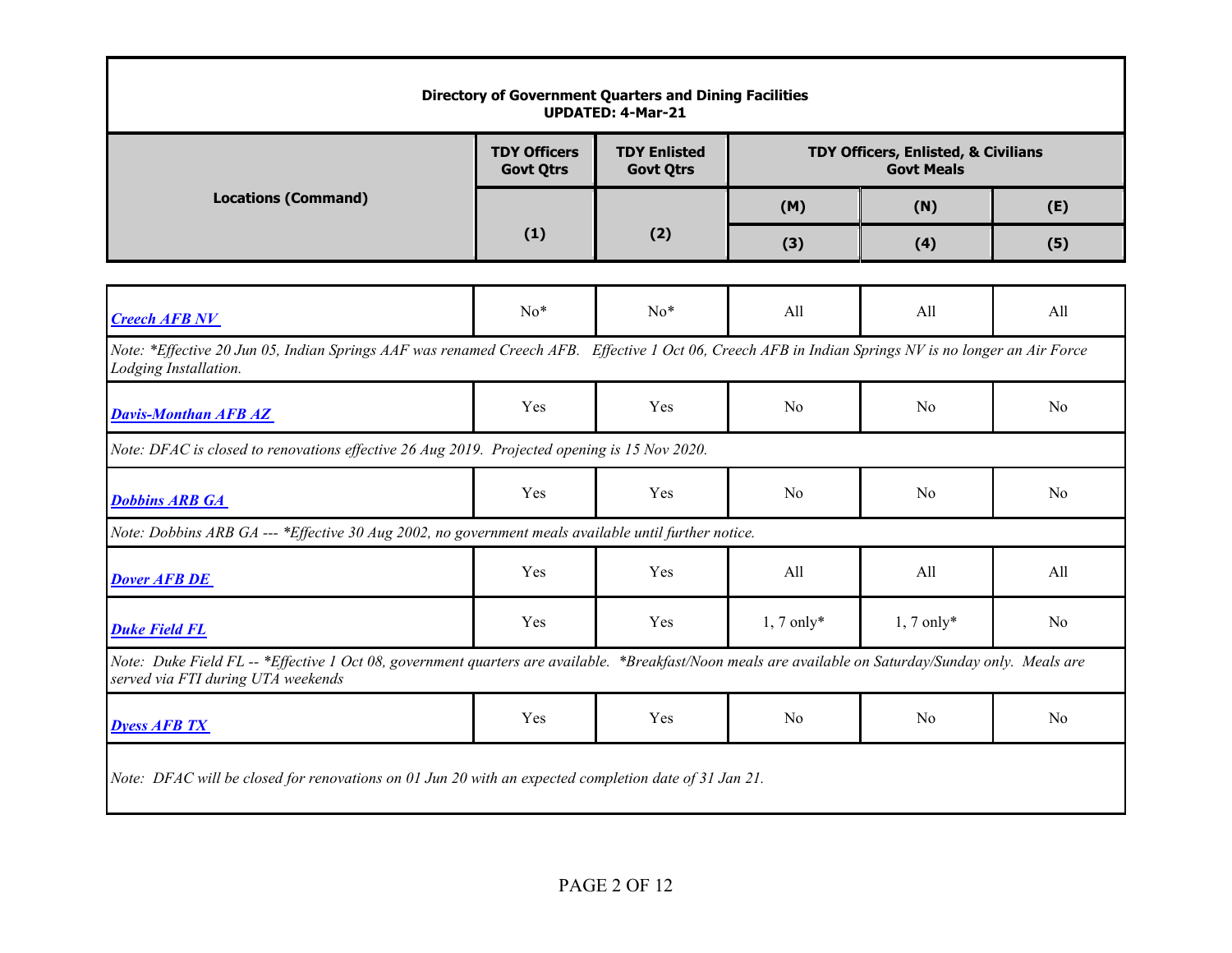| <b>Directory of Government Quarters and Dining Facilities</b><br><b>UPDATED: 4-Mar-21</b>                                                                                                                                                                                                |                                         |                                         |                |                                                          |                |  |
|------------------------------------------------------------------------------------------------------------------------------------------------------------------------------------------------------------------------------------------------------------------------------------------|-----------------------------------------|-----------------------------------------|----------------|----------------------------------------------------------|----------------|--|
|                                                                                                                                                                                                                                                                                          | <b>TDY Officers</b><br><b>Govt Qtrs</b> | <b>TDY Enlisted</b><br><b>Govt Qtrs</b> |                | TDY Officers, Enlisted, & Civilians<br><b>Govt Meals</b> |                |  |
| <b>Locations (Command)</b>                                                                                                                                                                                                                                                               |                                         |                                         | (M)            | (N)                                                      | (E)            |  |
|                                                                                                                                                                                                                                                                                          | (1)                                     | (2)                                     | (3)            | (4)                                                      | (5)            |  |
|                                                                                                                                                                                                                                                                                          |                                         |                                         |                |                                                          |                |  |
| <b>Edwards AFB CA</b>                                                                                                                                                                                                                                                                    | Yes                                     | Yes                                     | Yes            | Yes                                                      | Yes            |  |
| Note: *Effective 19 Mar 20, DFAC will only be available to ESM members and first responders. TDY members must show they are authorized to eat at the<br>DFAC on their orders.                                                                                                            |                                         |                                         |                |                                                          |                |  |
| <b>Eglin AFB FL</b>                                                                                                                                                                                                                                                                      | Yes                                     | Yes                                     | All            | All                                                      | All            |  |
| <b>Ellsworth AFB SD</b>                                                                                                                                                                                                                                                                  | Yes                                     | Yes                                     | All            | All                                                      | All            |  |
| <b>Fairchild AFB WA</b>                                                                                                                                                                                                                                                                  | Yes                                     | Yes                                     | N <sub>0</sub> | N <sub>0</sub>                                           | N <sub>0</sub> |  |
| Note: Effective 1 Jul 2020, Fairchild AFB Warrior Inn DFAC will be closed for renovations.                                                                                                                                                                                               |                                         |                                         |                |                                                          |                |  |
| <b>Fairchild AFB WA Survival School</b>                                                                                                                                                                                                                                                  | Yes                                     | Yes                                     | All            | All                                                      | All            |  |
| <b>Fort Gordon GA</b>                                                                                                                                                                                                                                                                    | Yes                                     | Yes                                     | All            | All                                                      | All            |  |
| Note: Fort Gordon GA --- *Students attending AETC technical training courses conducted by Det 1, 338 TRS have all meals available and are authorized use of<br>the Post Dining Facilities.                                                                                               |                                         |                                         |                |                                                          |                |  |
| <b>Fort Meade MD</b>                                                                                                                                                                                                                                                                     | Yes                                     | <b>Yes</b>                              | All            | All                                                      | All            |  |
| Note: Fort Meade MD --- *Air Force Students attending AETC technical training courses conducted by the Defense Information School (DINFOS) have all<br>meals available and are authorized use of the Post Dining Facilities. Effective 1 Oct 02. Availability of meals remains at "All." |                                         |                                         |                |                                                          |                |  |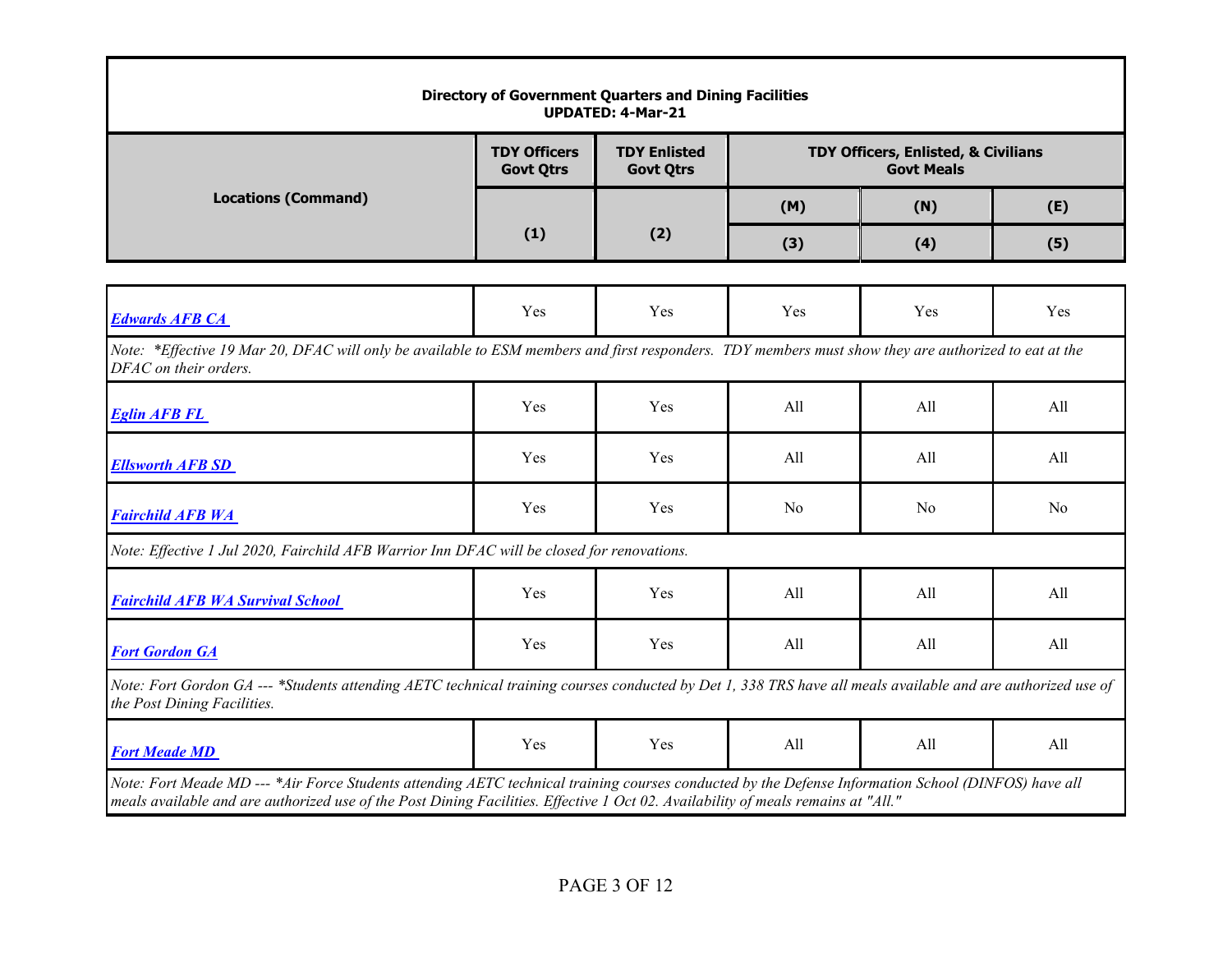| <b>Directory of Government Quarters and Dining Facilities</b><br><b>UPDATED: 4-Mar-21</b>                      |                                         |                                         |     |                                                          |     |  |  |  |
|----------------------------------------------------------------------------------------------------------------|-----------------------------------------|-----------------------------------------|-----|----------------------------------------------------------|-----|--|--|--|
|                                                                                                                | <b>TDY Officers</b><br><b>Govt Qtrs</b> | <b>TDY Enlisted</b><br><b>Govt Qtrs</b> |     | TDY Officers, Enlisted, & Civilians<br><b>Govt Meals</b> |     |  |  |  |
| <b>Locations (Command)</b>                                                                                     |                                         |                                         | (M) | (N)                                                      | (E) |  |  |  |
|                                                                                                                | (1)                                     | (2)                                     | (3) | (4)                                                      | (5) |  |  |  |
|                                                                                                                |                                         |                                         |     |                                                          |     |  |  |  |
| <b>F E Warren AFB WY</b>                                                                                       | Yes                                     | Yes                                     | All | All                                                      | All |  |  |  |
| <b>General Mitchell ARS WI</b>                                                                                 | No                                      | No                                      | No  | No                                                       | No  |  |  |  |
| <b>Gila Bend AAF AZ</b>                                                                                        | Yes                                     | Yes                                     | No  | N <sub>o</sub>                                           | No  |  |  |  |
| <b>Goodfellow AFB TX</b>                                                                                       | Yes                                     | Yes                                     | All | All                                                      | All |  |  |  |
| <b>Grand Forks AFB ND</b>                                                                                      | Yes                                     | Yes                                     | All | All                                                      | All |  |  |  |
| <b>Grissom ARB IN</b>                                                                                          | Yes                                     | Yes                                     | No  | N <sub>o</sub>                                           | No  |  |  |  |
| <b>Gunter AFB AL</b>                                                                                           | Yes                                     | Yes                                     | All | All                                                      | All |  |  |  |
| Note: Aviation Inn dining facility at Gunter AFB serves Brunch and Supper meals only on weekends and holidays. |                                         |                                         |     |                                                          |     |  |  |  |
| <b>Hanscom AFB MA</b>                                                                                          | Yes                                     | Yes                                     | No  | No                                                       | No  |  |  |  |
| <b>Hill AFB UT</b>                                                                                             | Yes                                     | Yes                                     | All | All                                                      | All |  |  |  |
| <b>Holloman AFB NM</b>                                                                                         | Yes                                     | Yes                                     | All | All                                                      | All |  |  |  |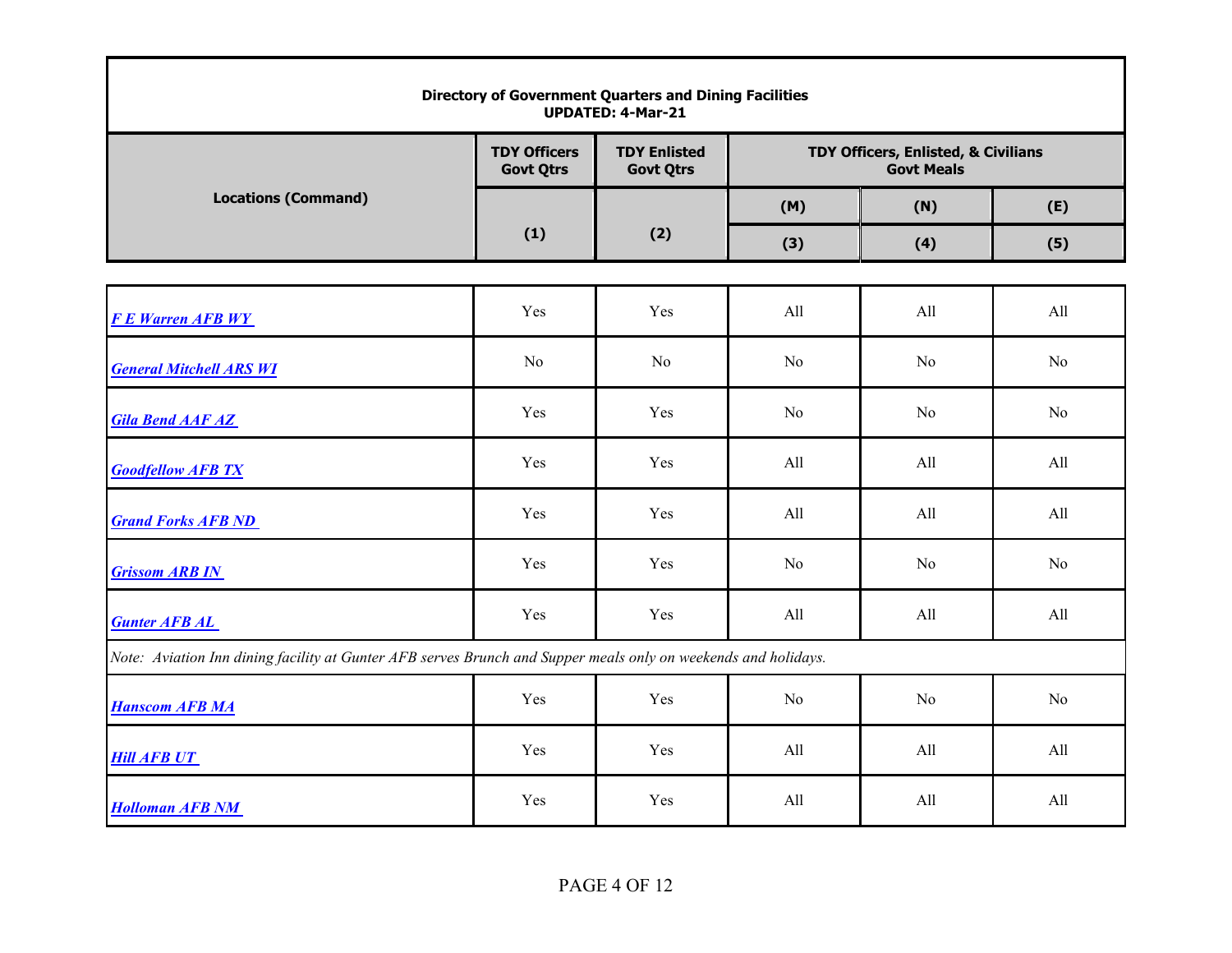| <b>Directory of Government Quarters and Dining Facilities</b><br><b>UPDATED: 4-Mar-21</b>                                                                                                                                                                                                                                    |                                         |                                         |     |                                                          |     |  |  |
|------------------------------------------------------------------------------------------------------------------------------------------------------------------------------------------------------------------------------------------------------------------------------------------------------------------------------|-----------------------------------------|-----------------------------------------|-----|----------------------------------------------------------|-----|--|--|
|                                                                                                                                                                                                                                                                                                                              | <b>TDY Officers</b><br><b>Govt Qtrs</b> | <b>TDY Enlisted</b><br><b>Govt Qtrs</b> |     | TDY Officers, Enlisted, & Civilians<br><b>Govt Meals</b> |     |  |  |
| <b>Locations (Command)</b>                                                                                                                                                                                                                                                                                                   |                                         |                                         | (M) | (N)                                                      | (E) |  |  |
|                                                                                                                                                                                                                                                                                                                              | (1)                                     | (2)                                     | (3) | (4)                                                      | (5) |  |  |
|                                                                                                                                                                                                                                                                                                                              |                                         |                                         |     |                                                          |     |  |  |
| <b>Homestead ARS</b>                                                                                                                                                                                                                                                                                                         | Yes                                     | Yes                                     | No  | N <sub>0</sub>                                           | No  |  |  |
| <b>Hurlburt Field FL</b>                                                                                                                                                                                                                                                                                                     | Yes                                     | Yes                                     | All | All                                                      | All |  |  |
| Note: Reef Dining Facility will be closed from 17 Dec 18-2 Jan 2019. Ripside will remain open during this period.                                                                                                                                                                                                            |                                         |                                         |     |                                                          |     |  |  |
| <b>Joint Base Charleston</b>                                                                                                                                                                                                                                                                                                 | Yes                                     | Yes                                     | All | All                                                      | All |  |  |
| <b>Joint Base Langley-Eutis</b>                                                                                                                                                                                                                                                                                              | Yes                                     | Yes                                     | All | All                                                      | All |  |  |
| <b>Joint Base Lewis-McChord AFB WA</b>                                                                                                                                                                                                                                                                                       | Yes                                     | Yes                                     | All | All                                                      | All |  |  |
| <b>Joint Base McGuire Dix-Lakehurst</b>                                                                                                                                                                                                                                                                                      | Yes                                     | Yes                                     | All | All                                                      | All |  |  |
| <b>Joint Base San Antonio-Camp Bullis</b>                                                                                                                                                                                                                                                                                    | Yes                                     | Yes                                     | All | All                                                      | All |  |  |
| Note: To make a reservation/check on space availability for JBSA-Camp Bullis, contact the Lackland-Kelly Lodging Reservations Desk at<br>http://af.dodlodging.net/propertys/Lackland-Kelly.                                                                                                                                  |                                         |                                         |     |                                                          |     |  |  |
| <b>Joint Base San Antonio-Ft Sam Houston, TX</b>                                                                                                                                                                                                                                                                             | No                                      | No                                      | All | All                                                      | All |  |  |
| NOTE: Per Army's msg 161952Z Oct 15, JBSA-Ft Sam Houston does not have adequate official travel government quarters or dining facilities. Nonavailability<br>control numbers are not required. Although this installation has no official travel lodging, it has privatized lodging on post that may be occupied by official |                                         |                                         |     |                                                          |     |  |  |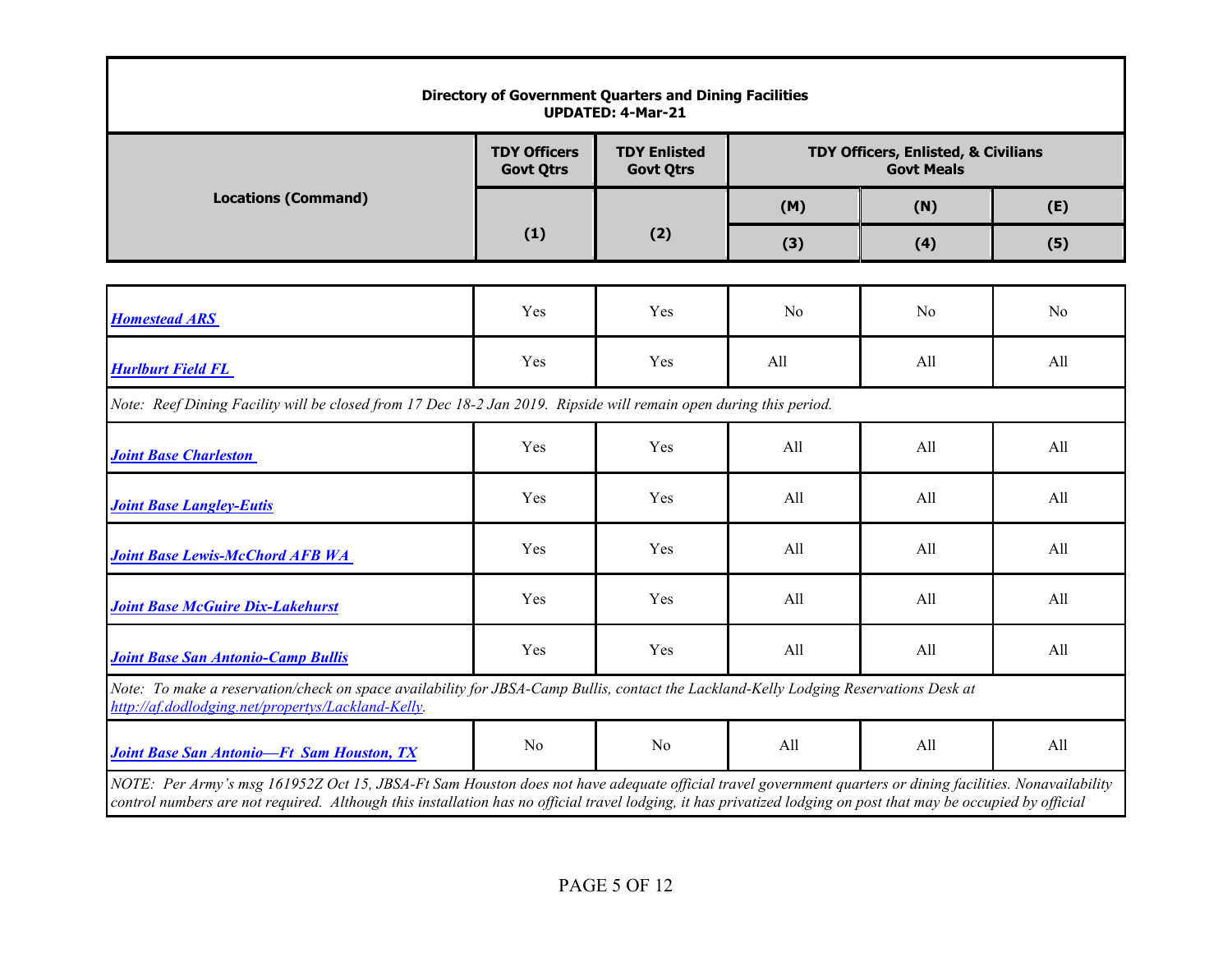|                            |                                         | <b>Directory of Government Quarters and Dining Facilities</b><br><b>UPDATED: 4-Mar-21</b> |                                                                     |     |     |
|----------------------------|-----------------------------------------|-------------------------------------------------------------------------------------------|---------------------------------------------------------------------|-----|-----|
|                            | <b>TDY Officers</b><br><b>Govt Qtrs</b> | <b>TDY Enlisted</b><br><b>Govt Otrs</b>                                                   | <b>TDY Officers, Enlisted, &amp; Civilians</b><br><b>Govt Meals</b> |     |     |
| <b>Locations (Command)</b> |                                         |                                                                                           | (M)                                                                 | (N) | (E) |
|                            | (1)                                     | (2)                                                                                       | (3)                                                                 | (4) | (5) |

| travelers if space is available. Reservation information lodging at HTTP://WWW.IHGARMYHOTELS.COM                                          |     |                |                |     |                |  |  |  |  |
|-------------------------------------------------------------------------------------------------------------------------------------------|-----|----------------|----------------|-----|----------------|--|--|--|--|
| <b>Joint Base San Antonio--Lackland AFB TX</b>                                                                                            | Yes | Yes            | All            | All | All            |  |  |  |  |
| Note: Lackland AFB TX --- Lodging is available on Kelly Annex (Kelly USA). The dining facility on Kelly Annex is closed effective Mar 03. |     |                |                |     |                |  |  |  |  |
| <b>Joint Base San Antonio--Lackland Training Annex</b><br>(Medina)                                                                        | No  | N <sub>0</sub> | All            | All | All            |  |  |  |  |
| <b>Joint Base San Antonio--Randolph AFB TX</b>                                                                                            | Yes | Yes            | All            | All | All            |  |  |  |  |
| <b>Keesler AFB MS</b>                                                                                                                     | Yes | Yes            | All            | All | All            |  |  |  |  |
| <b>Kirtland AFB NM</b>                                                                                                                    | Yes | Yes            | All            | All | All            |  |  |  |  |
| <b>Kunsan AFB</b>                                                                                                                         | Yes | Yes            | All            | All | All            |  |  |  |  |
| <b>Laughlin AFB TX</b>                                                                                                                    | Yes | Yes            | No             | No  | N <sub>o</sub> |  |  |  |  |
| Little-Rock-AFB AR                                                                                                                        | Yes | Yes            | All            | All | All            |  |  |  |  |
| <b>Los Angeles AFS CA</b>                                                                                                                 | Yes | Yes            | N <sub>o</sub> | No  | N <sub>o</sub> |  |  |  |  |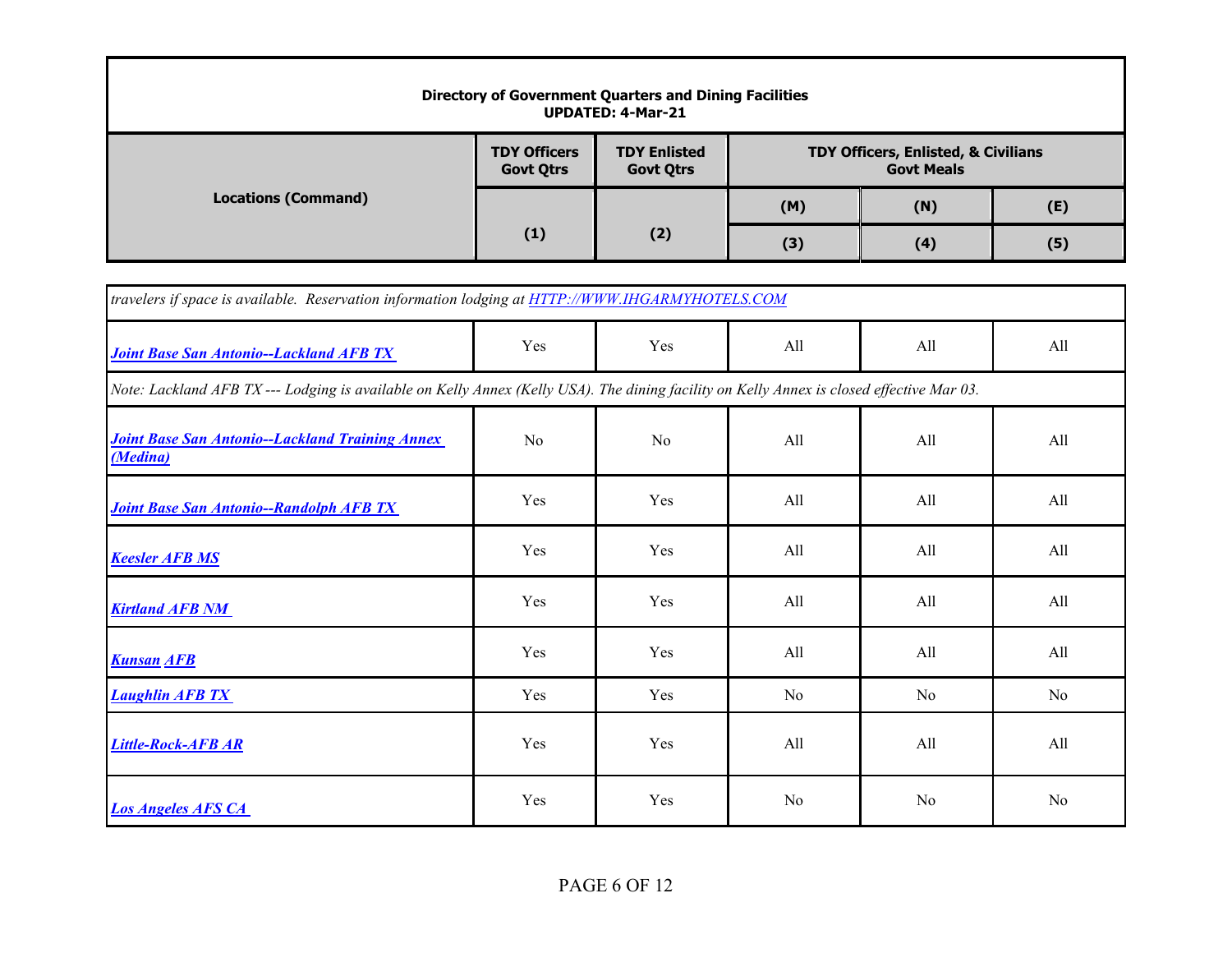| <b>Directory of Government Quarters and Dining Facilities</b><br><b>UPDATED: 4-Mar-21</b>                                                                                                                                                                                                                                                                                                                                                                                                                              |                                         |                                         |                                     |                |                |  |  |  |
|------------------------------------------------------------------------------------------------------------------------------------------------------------------------------------------------------------------------------------------------------------------------------------------------------------------------------------------------------------------------------------------------------------------------------------------------------------------------------------------------------------------------|-----------------------------------------|-----------------------------------------|-------------------------------------|----------------|----------------|--|--|--|
|                                                                                                                                                                                                                                                                                                                                                                                                                                                                                                                        | <b>TDY Officers</b><br><b>Govt Qtrs</b> | <b>TDY Enlisted</b><br><b>Govt Qtrs</b> | TDY Officers, Enlisted, & Civilians |                |                |  |  |  |
| <b>Locations (Command)</b>                                                                                                                                                                                                                                                                                                                                                                                                                                                                                             |                                         |                                         | (M)                                 | (N)            | (E)            |  |  |  |
|                                                                                                                                                                                                                                                                                                                                                                                                                                                                                                                        | (1)                                     | (2)                                     | (3)                                 | (4)            | (5)            |  |  |  |
|                                                                                                                                                                                                                                                                                                                                                                                                                                                                                                                        |                                         |                                         |                                     |                |                |  |  |  |
| <b>Luke AFB AZ</b>                                                                                                                                                                                                                                                                                                                                                                                                                                                                                                     | Yes                                     | Yes                                     | All                                 | All            | All            |  |  |  |
| <b>MacDill AFB FL</b>                                                                                                                                                                                                                                                                                                                                                                                                                                                                                                  | Yes                                     | Yes                                     | All                                 | All            | All            |  |  |  |
| <b>Malmstrom AFB MT</b>                                                                                                                                                                                                                                                                                                                                                                                                                                                                                                | Yes                                     | Yes                                     | All                                 | All            | All            |  |  |  |
| <b>March ARB CA</b>                                                                                                                                                                                                                                                                                                                                                                                                                                                                                                    | Yes                                     | Yes                                     | See Note Below                      | See Note Below | See Note Below |  |  |  |
| NOTE: Meals provided for scheduled UTAs and make up UTAs. Meals are not available during the holidays.                                                                                                                                                                                                                                                                                                                                                                                                                 |                                         |                                         |                                     |                |                |  |  |  |
| <b>Maxwell AFB AL</b>                                                                                                                                                                                                                                                                                                                                                                                                                                                                                                  | Yes                                     | Yes                                     | All                                 | All            | All            |  |  |  |
| Note: Riverfront Inn Dining Facility at Maxwell AFB serves Brunch and Supper meals only on weekends and holidays. " In accordance with the Joint Federal<br>Travel Regulations dated 1 Mar 2018, Chapter 3, section 8.2, schoolhouse commanders may determine the availability of meals and lodging, thus authorizing<br>a period of the proportional meal rate (PMR) for students in a TDY-to-School funding status as the orders approving official to meet technical training<br>requirements per class schedules." |                                         |                                         |                                     |                |                |  |  |  |
| <b>McConnell AFB KS</b>                                                                                                                                                                                                                                                                                                                                                                                                                                                                                                | Yes                                     | Yes                                     | All                                 | All            | All            |  |  |  |
| <b>McGhee Tyson Aprt TN</b>                                                                                                                                                                                                                                                                                                                                                                                                                                                                                            | N <sub>o</sub>                          | N <sub>0</sub>                          | All                                 | All            | All            |  |  |  |
| <b>Minn-St Paul ARS MN</b>                                                                                                                                                                                                                                                                                                                                                                                                                                                                                             | Yes                                     | Yes                                     | No                                  | N <sub>o</sub> | No             |  |  |  |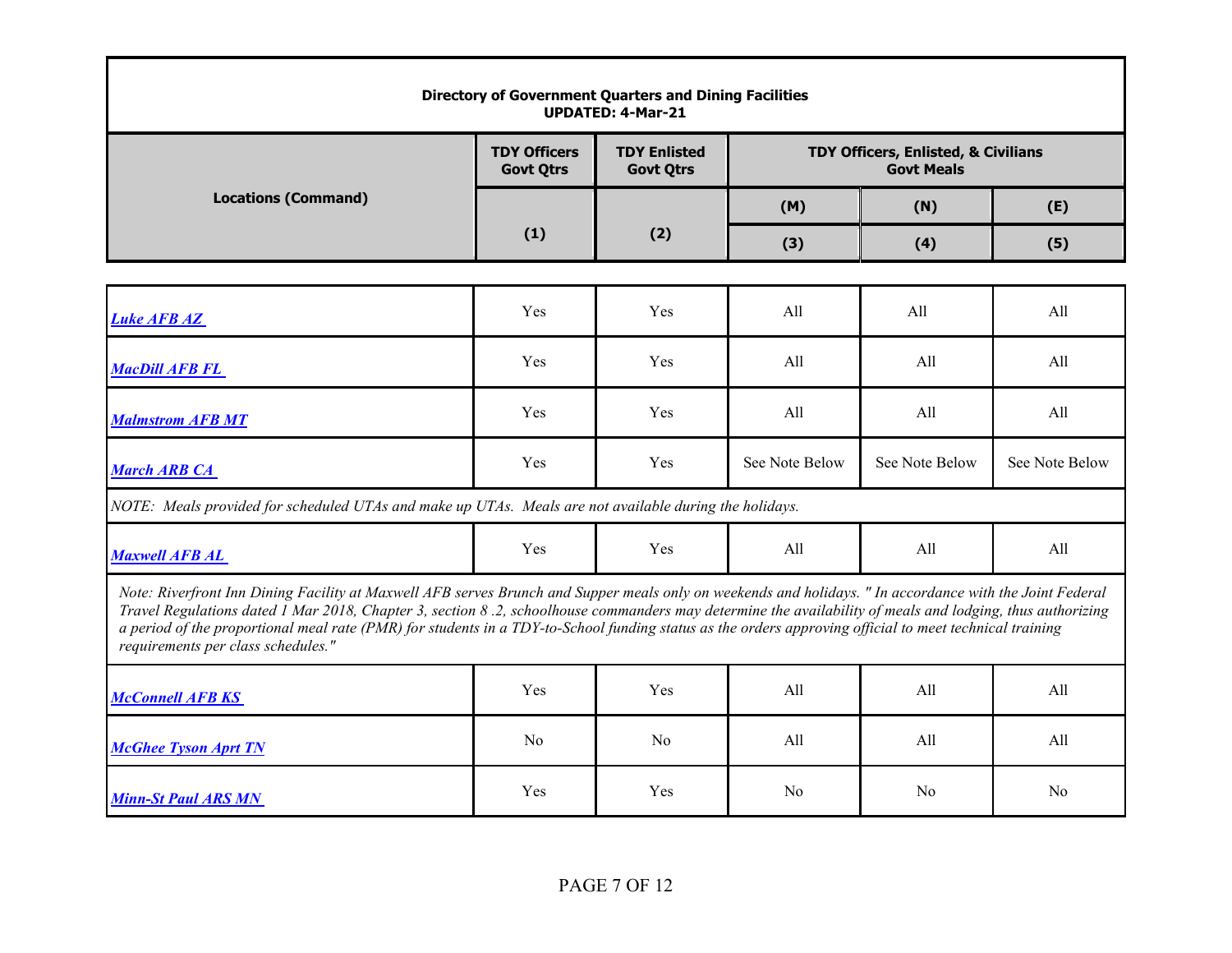| <b>Directory of Government Quarters and Dining Facilities</b><br><b>UPDATED: 4-Mar-21</b>                                                                                                                                  |                                         |                                         |                                     |                |                |  |  |
|----------------------------------------------------------------------------------------------------------------------------------------------------------------------------------------------------------------------------|-----------------------------------------|-----------------------------------------|-------------------------------------|----------------|----------------|--|--|
|                                                                                                                                                                                                                            | <b>TDY Officers</b><br><b>Govt Qtrs</b> | <b>TDY Enlisted</b><br><b>Govt Qtrs</b> | TDY Officers, Enlisted, & Civilians |                |                |  |  |
| <b>Locations (Command)</b>                                                                                                                                                                                                 |                                         |                                         | (M)                                 | (N)            | (E)            |  |  |
|                                                                                                                                                                                                                            | (1)                                     | (2)                                     | (3)                                 | (4)            | (5)            |  |  |
|                                                                                                                                                                                                                            |                                         |                                         |                                     |                |                |  |  |
| <b>Minot AFB ND</b>                                                                                                                                                                                                        | Yes                                     | Yes                                     | All                                 | All            | All            |  |  |
| <b>Moody AFB GA</b>                                                                                                                                                                                                        | Yes                                     | Yes                                     | All                                 | All            | All            |  |  |
| <b>Mountain Home AFB ID</b>                                                                                                                                                                                                | Yes                                     | Yes                                     | All                                 | All            | All            |  |  |
| <b>NAS Joint Reserve Base(JRB) Carswell, Fort Worth,</b><br><b>TX</b>                                                                                                                                                      | Yes                                     | Yes                                     | All                                 | All            | All            |  |  |
| Note: Moreland Hall Dining Facility located on NAS Fort Worth JRB is able to provide all meals available to any service member that is attached to the base.<br>Gov't Quarters is also available for Officers and Enlisted |                                         |                                         |                                     |                |                |  |  |
| <b>Nellis AFB NV</b>                                                                                                                                                                                                       | Yes                                     | Yes                                     | No                                  | N <sub>o</sub> | No             |  |  |
| Note: Closed, opening date TBD.                                                                                                                                                                                            |                                         |                                         |                                     |                |                |  |  |
| <b>Niagara Falls ARS NY</b>                                                                                                                                                                                                | Yes                                     | Yes                                     | No                                  | N <sub>o</sub> | N <sub>o</sub> |  |  |
| <b>NORAD Combat Ops Ctr Cheyenne Mt. AFS, CO</b>                                                                                                                                                                           | $No*$                                   | $No*$                                   | $No**$                              | $No**$         | $No**$         |  |  |
| Note: NORAD --- *Effective 06 Apr 00 recommend checking with Peterson AFB for lodging availability. **Effective 31 Oct 2005 the dining facility closed.                                                                    |                                         |                                         |                                     |                |                |  |  |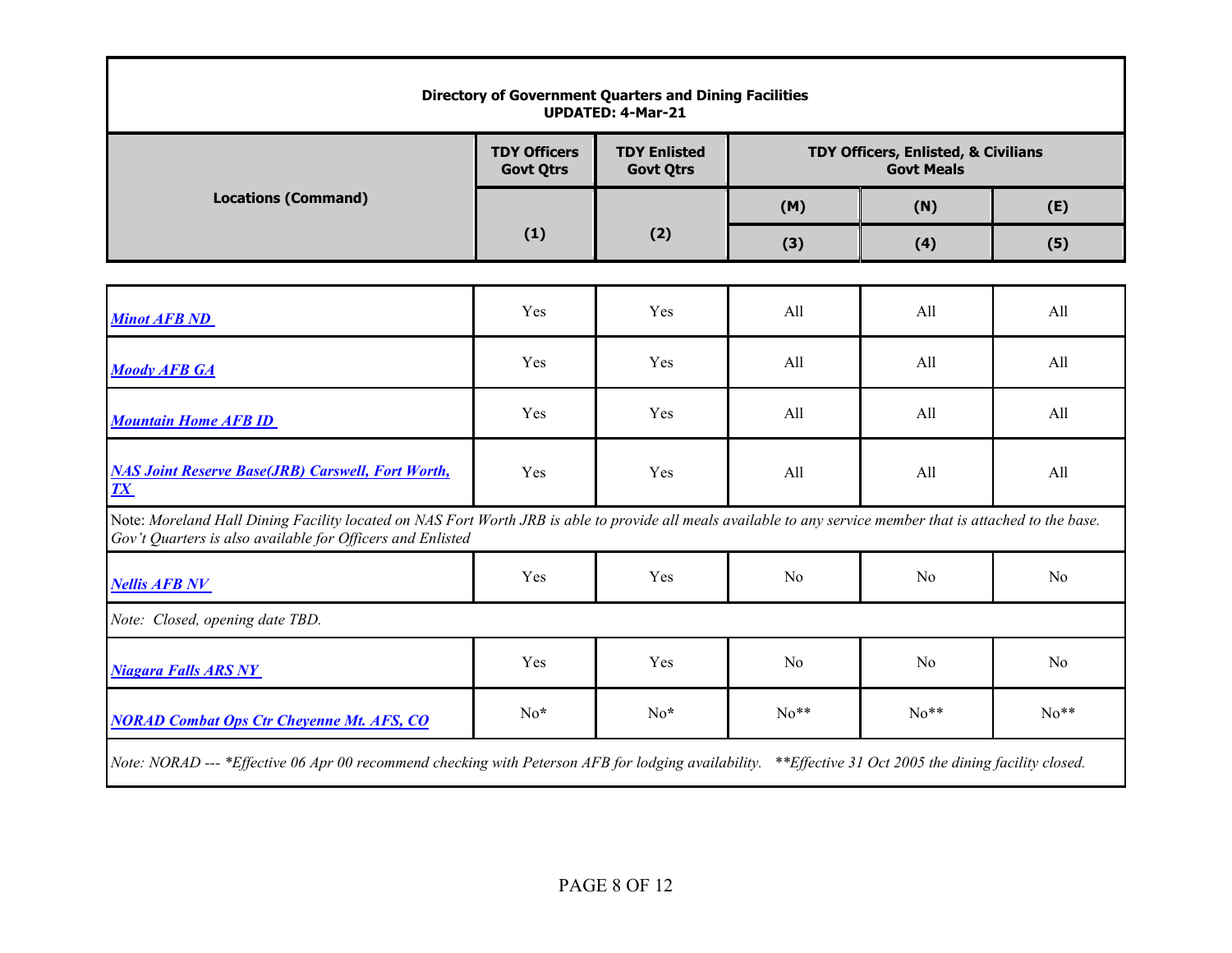| Directory of Government Quarters and Dining Facilities<br><b>UPDATED: 4-Mar-21</b>                           |                                         |                                         |                |                                                          |                |  |  |
|--------------------------------------------------------------------------------------------------------------|-----------------------------------------|-----------------------------------------|----------------|----------------------------------------------------------|----------------|--|--|
|                                                                                                              | <b>TDY Officers</b><br><b>Govt Qtrs</b> | <b>TDY Enlisted</b><br><b>Govt Qtrs</b> |                | TDY Officers, Enlisted, & Civilians<br><b>Govt Meals</b> |                |  |  |
| <b>Locations (Command)</b>                                                                                   |                                         |                                         | (M)            | (N)                                                      | (E)            |  |  |
|                                                                                                              | (1)                                     | (2)                                     | (3)            | (4)                                                      | (5)            |  |  |
|                                                                                                              |                                         |                                         |                |                                                          |                |  |  |
| <b>Offutt AFB NE</b>                                                                                         | Yes                                     | Yes                                     | All            | All                                                      | All            |  |  |
| <b>Patrick AFB FL</b>                                                                                        | Yes                                     | Yes                                     | All            | All                                                      | All            |  |  |
| <b>Peterson AFB CO</b>                                                                                       | Yes                                     | Yes                                     | All            | All                                                      | All            |  |  |
| <b>Pittsburgh ARS PA</b>                                                                                     | Yes                                     | Yes                                     | N <sub>o</sub> | No                                                       | No             |  |  |
| <b>Portland IAP OR</b>                                                                                       | No                                      | N <sub>o</sub>                          | N <sub>o</sub> | No                                                       | N <sub>o</sub> |  |  |
| <b>Reese AFB TX</b>                                                                                          | No                                      | N <sub>o</sub>                          | N <sub>o</sub> | No                                                       | No             |  |  |
| <b>Robins AFB GA</b>                                                                                         | Yes                                     | Yes                                     | All            | All                                                      | All            |  |  |
| <b>Schriever AFB CO</b>                                                                                      | No                                      | No                                      | All            | All                                                      | All            |  |  |
| Note: Schriever AFB CO --- Effective 06 APR 00 recommend checking with Peterson AFB for lodging availability |                                         |                                         |                |                                                          |                |  |  |
| <b>Scott AFB IL</b>                                                                                          | Yes                                     | Yes                                     | All            | All                                                      | All            |  |  |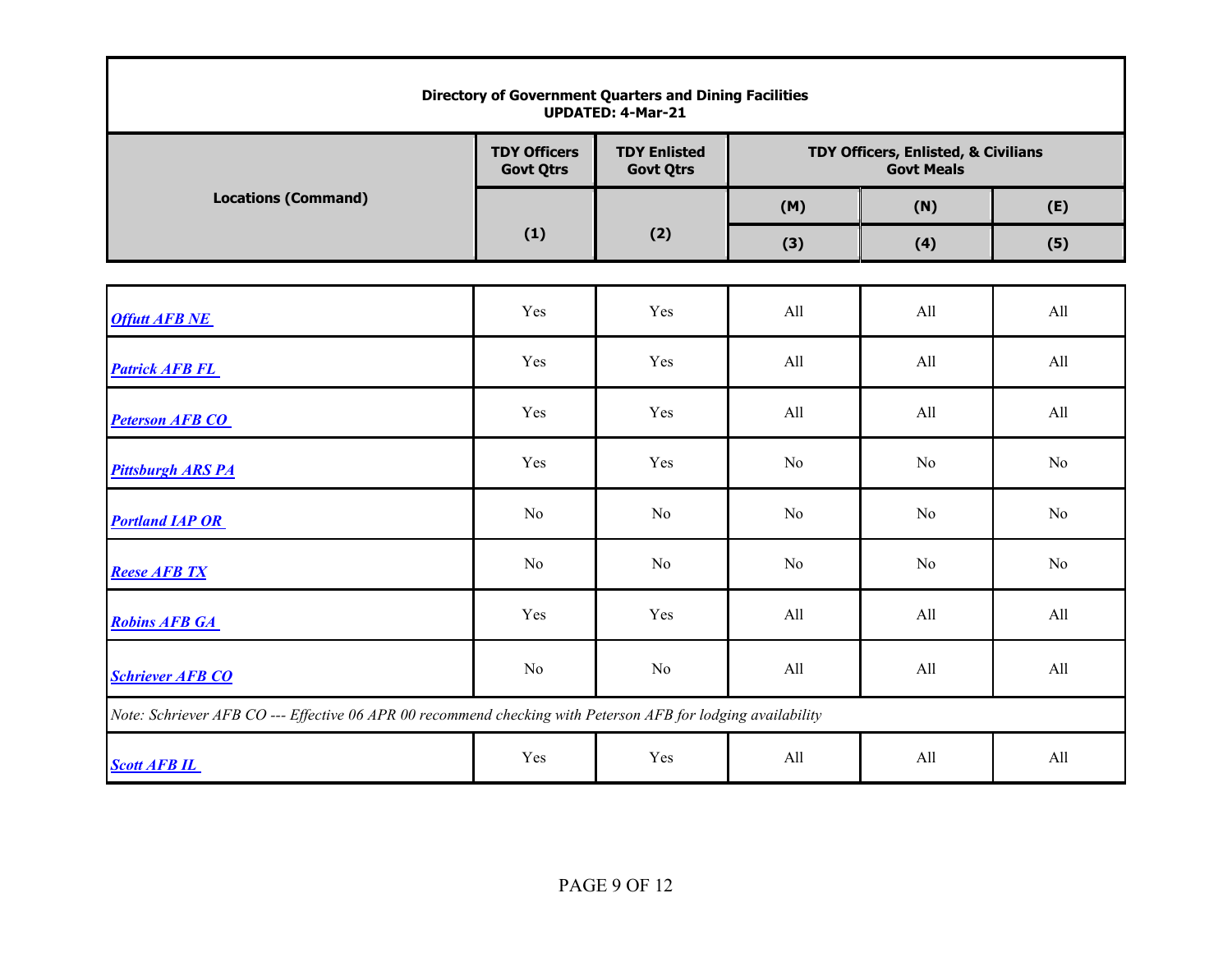| <b>Directory of Government Quarters and Dining Facilities</b><br>UPDATED: 4-Mar-21                                                                                                                                                                                                                                                                                                                                                                                                                                                                                                                                                                                    |                                         |                                         |                                                          |                |                |  |  |
|-----------------------------------------------------------------------------------------------------------------------------------------------------------------------------------------------------------------------------------------------------------------------------------------------------------------------------------------------------------------------------------------------------------------------------------------------------------------------------------------------------------------------------------------------------------------------------------------------------------------------------------------------------------------------|-----------------------------------------|-----------------------------------------|----------------------------------------------------------|----------------|----------------|--|--|
|                                                                                                                                                                                                                                                                                                                                                                                                                                                                                                                                                                                                                                                                       | <b>TDY Officers</b><br><b>Govt Qtrs</b> | <b>TDY Enlisted</b><br><b>Govt Qtrs</b> | TDY Officers, Enlisted, & Civilians<br><b>Govt Meals</b> |                |                |  |  |
| <b>Locations (Command)</b>                                                                                                                                                                                                                                                                                                                                                                                                                                                                                                                                                                                                                                            |                                         |                                         | (M)                                                      | (N)            | (E)            |  |  |
|                                                                                                                                                                                                                                                                                                                                                                                                                                                                                                                                                                                                                                                                       | (1)                                     | (2)                                     | (3)                                                      | (4)            | (5)            |  |  |
|                                                                                                                                                                                                                                                                                                                                                                                                                                                                                                                                                                                                                                                                       |                                         |                                         |                                                          |                |                |  |  |
| <b>Seymour Johnson AFB NC</b>                                                                                                                                                                                                                                                                                                                                                                                                                                                                                                                                                                                                                                         | Yes                                     | Yes                                     | All                                                      | All            | All            |  |  |
| <b>Shaw AFB SC</b>                                                                                                                                                                                                                                                                                                                                                                                                                                                                                                                                                                                                                                                    | Yes                                     | Yes                                     | All                                                      | All            | All            |  |  |
| <b>Sheppard AFB TX</b>                                                                                                                                                                                                                                                                                                                                                                                                                                                                                                                                                                                                                                                | Yes                                     | Yes                                     | All                                                      | (1,7,8)        | <b>All</b>     |  |  |
| Note: Sheppard AFB TX --- Effective 25 Oct 04, "all" meals are available to all pipeline students currently in TDY status housed in base dormitories under the<br>AETC TTS Program. EXCEPTION: All meals are available for students attending courses taught at the Sheppard Training Annex. This includes the Explosives<br>Ordnance Disposal (EOD) Preliminary course and the Crashed, Damaged, Disabled Aircraft Recovery (CDDAR) course. The Noon meal is delivered to the<br>training location. This is the only dining location where non pipeline, TDY students are afforded a government meal at noon, and it is exclusive to courses<br>taught at the annex. |                                         |                                         |                                                          |                |                |  |  |
| <b>Tinker AFB OK</b>                                                                                                                                                                                                                                                                                                                                                                                                                                                                                                                                                                                                                                                  | Yes                                     | Yes                                     | All                                                      | All            | All            |  |  |
| Note: DFAC at Tinker AFB reopening effective 5 Apr 2020.                                                                                                                                                                                                                                                                                                                                                                                                                                                                                                                                                                                                              |                                         |                                         |                                                          |                |                |  |  |
| <b>Travis AFB CA</b>                                                                                                                                                                                                                                                                                                                                                                                                                                                                                                                                                                                                                                                  | Yes                                     | Yes                                     | All                                                      | All            | All            |  |  |
| <b>Tyndall AFB FL</b>                                                                                                                                                                                                                                                                                                                                                                                                                                                                                                                                                                                                                                                 | Yes                                     | Yes                                     | All                                                      | All            | All            |  |  |
| <b>USAF Academy CO</b>                                                                                                                                                                                                                                                                                                                                                                                                                                                                                                                                                                                                                                                | Yes                                     | Yes                                     | All                                                      | All            | All            |  |  |
| <b>Vance AFB OK</b>                                                                                                                                                                                                                                                                                                                                                                                                                                                                                                                                                                                                                                                   | Yes                                     | Yes                                     | N <sub>0</sub>                                           | N <sub>0</sub> | N <sub>0</sub> |  |  |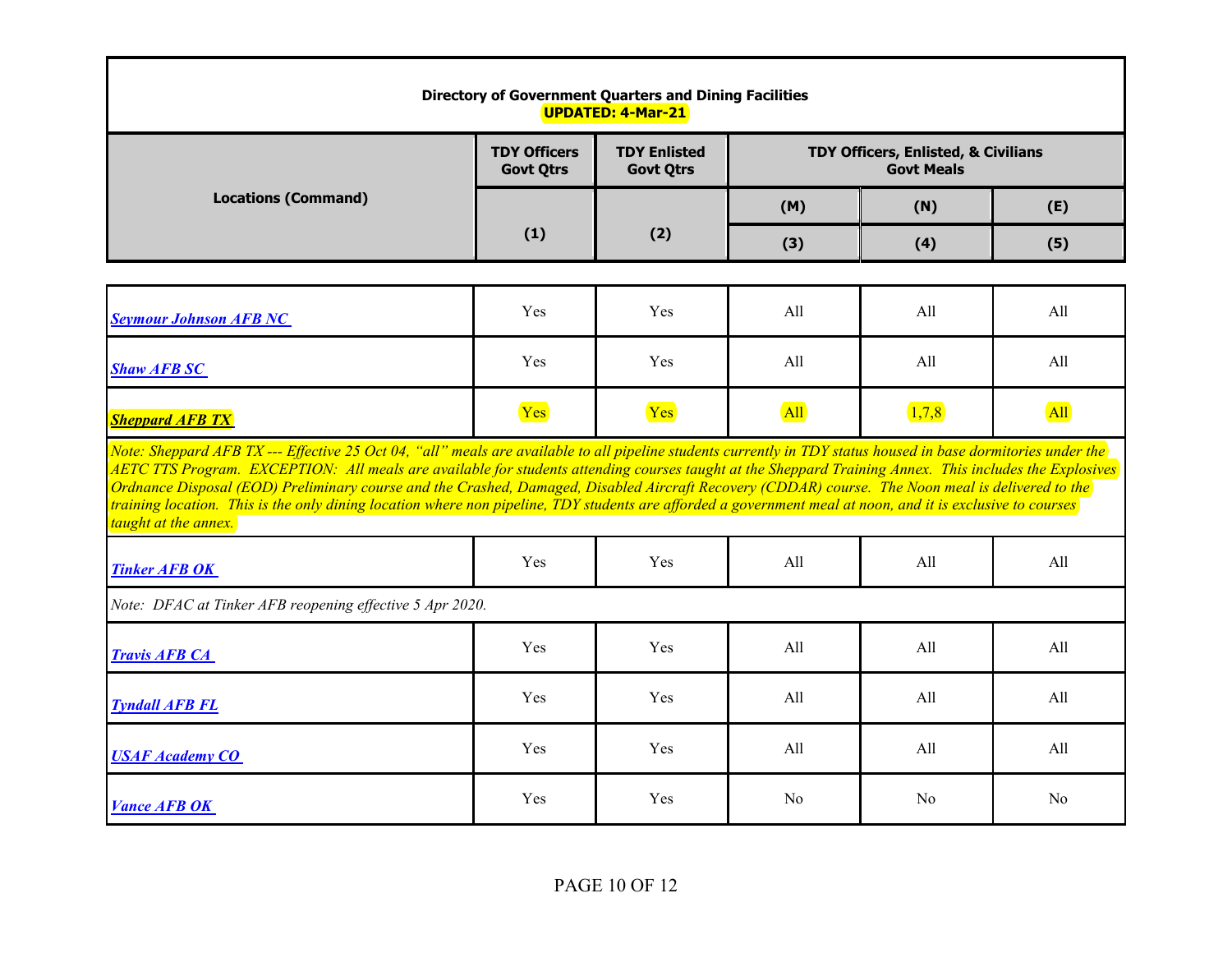| <b>Directory of Government Quarters and Dining Facilities</b><br><b>UPDATED: 4-Mar-21</b> |                                         |                                         |                                                          |                |     |  |  |  |
|-------------------------------------------------------------------------------------------|-----------------------------------------|-----------------------------------------|----------------------------------------------------------|----------------|-----|--|--|--|
|                                                                                           | <b>TDY Officers</b><br><b>Govt Qtrs</b> | <b>TDY Enlisted</b><br><b>Govt Qtrs</b> | TDY Officers, Enlisted, & Civilians<br><b>Govt Meals</b> |                |     |  |  |  |
| <b>Locations (Command)</b>                                                                |                                         |                                         | (M)                                                      | (N)            | (E) |  |  |  |
|                                                                                           | (1)                                     | (2)                                     | (3)                                                      | (4)            | (5) |  |  |  |
|                                                                                           |                                         |                                         |                                                          |                |     |  |  |  |
| <b>Vandenberg AFB CA</b>                                                                  | Yes                                     | Yes                                     | All                                                      | All            | All |  |  |  |
| <b>Westover ARB MA</b>                                                                    | Yes                                     | Yes                                     | No                                                       | No             | No  |  |  |  |
| <b>Whiteman AFB MO</b>                                                                    | Yes                                     | Yes                                     | All                                                      | All            | All |  |  |  |
| <b>Willow Grove ARB</b>                                                                   | No                                      | No                                      | No                                                       | No             | No  |  |  |  |
| <b>Wright Patterson AFB OH</b>                                                            | Yes                                     | Yes                                     | All                                                      | All            | All |  |  |  |
| <b>Youngstown Municipal Airport OH</b>                                                    | Yes                                     | Yes                                     | N <sub>0</sub>                                           | N <sub>0</sub> | No  |  |  |  |

This table is maintained by AFIMSC/RMAU. Inquiries and update requests should be sent to AFSVC/SVOF. Please note the availability of quarters and meals referenced in this table applies to Air Force operated facilities only. If there is a location not on this table, it may be a location that falls under a Sister Service due to the joint base initiative please see<http://www.dodlodging.net/> for information. For codes used in CONUS and Overseas, listings see **Table 1**.